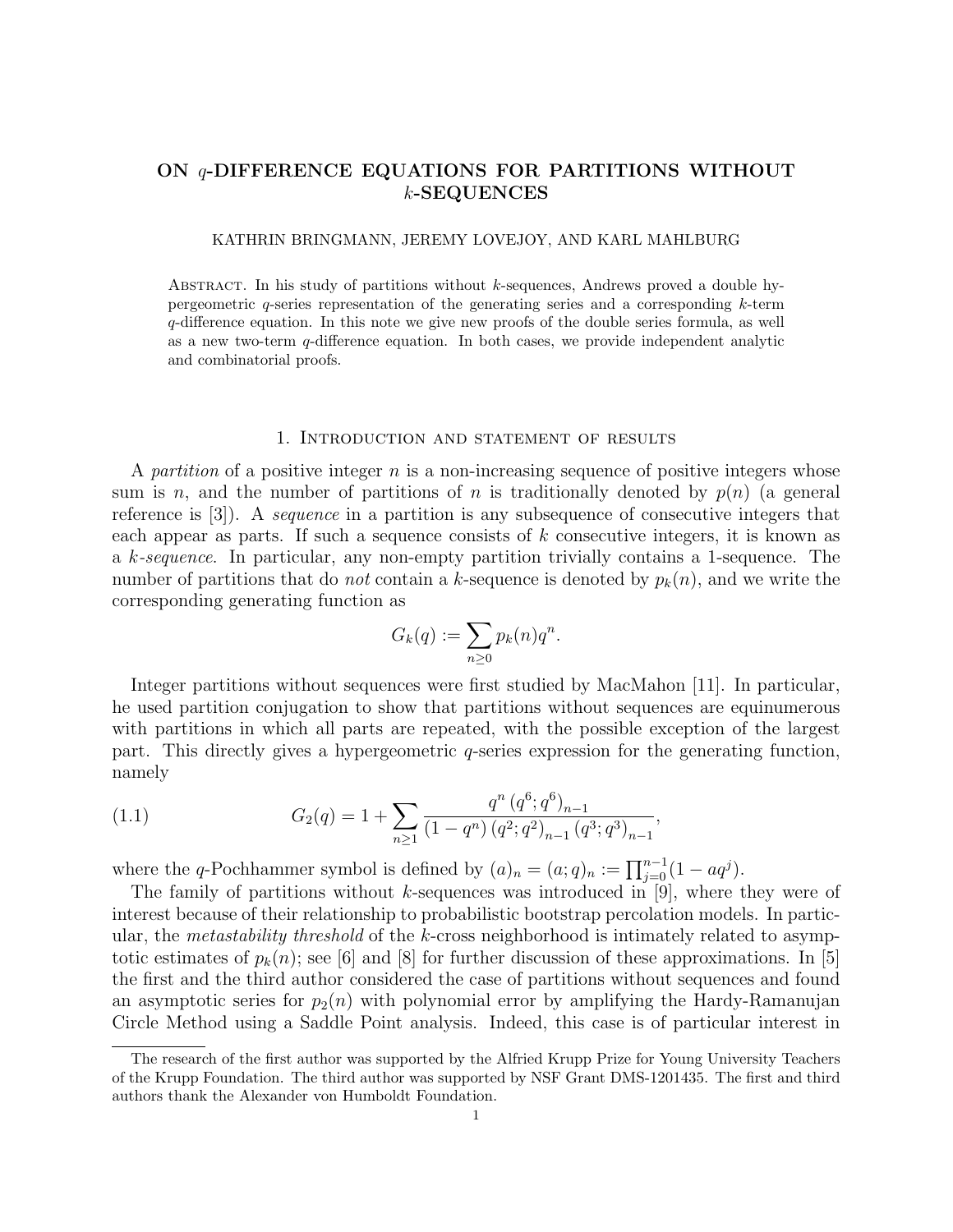number theory due to an alternative form of (1.1) found by Andrews [2] that involves one of Ramanujan's mock theta functions as described in [12]. The most recent progress in the analytic study of partitions without k-sequences is due to Kane and Rhoades [10], who proved a refined form of an asymptotic formula conjectured by Andrews [2], by giving the general asymptotic formula

(1.2) 
$$
p_k(n) \sim \frac{1}{2k} \left( \frac{1}{6} \left( 1 - \frac{2}{k(k+1)} \right) \right)^{\frac{1}{4}} \frac{1}{n^{\frac{3}{4}}} \exp \left( \pi \sqrt{\frac{2}{3} \left( 1 - \frac{2}{k(k+1)} \right) n} \right).
$$

They achieved this by analyzing a Markov-type process for generating partitions without k-sequences; see [7] for a related setting in which bootstrap percolation models and Markovtype processes arise. This asymptotic analysis is quite different from that used in [4], in which the Constant Term Method was used to determine the asymptotic enumeration of overpartitions with k-sequences. Strikingly, it can be checked that the analogous calculation fails in the case of partitions without  $k$ -sequences, so  $(1.2)$  cannot be proven in this way.

In this note we are primarily interested in the combinatorial theory of partitions without ksequences. This aspect is also found in Andrews' study, as he evaluated all of the generating functions  $G_k(q)$ . In particular, Theorem 2 of [2] gives a uniform double q-hypergeometric series expansion for all  $k \geq 1$ :

(1.3) 
$$
G_k(q) = \frac{1}{(q;q)_{\infty}} \sum_{r,s \ge 0} \frac{(-1)^r q^{\frac{(k+1)k(r+s)^2}{2} + \frac{(k+1)(s+1)s}{2}}}{(q^k;q^k)_r (q^{k+1};q^{k+1})_s}
$$

Note that this formula includes the case  $k = 1$ , where it is clear combinatorially that  $G_1(q) =$ 1.

.

Andrews' proof follows from the theory of  $q$ -difference equations. To describe this, define

$$
G_k(x) = G_k(x; q) := \sum_{n,m \ge 0} p_k(m, n) x^m q^n,
$$

where  $p_k(m, n)$  denotes the number of partitions of n into m parts that contain no ksequences. Andrews showed that

(1.4) 
$$
G_k(x) = G_k(xq) + \sum_{j=1}^{k-1} \frac{x^j q^{\frac{j(j+1)}{2}} G_k (xq^{j+1})}{(xq;q)_j},
$$

which can be derived as a combinatorial identity by conditioning on the length of the sequence that begins with the part 1 (the first term corresponds to the case that there is no such sequence). It is then a standard calculation to verify that

(1.5) 
$$
g_k(x;q) := \frac{1}{(xq;q)_{\infty}} \sum_{r,s \ge 0} \frac{x^{kr + (k+1)s}(-1)^r q^{\frac{(k+1)k(r+s)^2}{2} + \frac{(k+1)(s+1)s}{2}}}{(q^k;q^k)_r (q^{k+1};q^{k+1})_s}
$$

satisfies the difference equation (1.4) and the same initial conditions, and is therefore the unique solution (cf. Lemma 1 of [1]). Setting  $x = 1$  then gives (1.3).

In fact, the q-difference equation  $(1.4)$  is useful not only for evaluating the generating function  $G_k(q)$  in closed form, but also fundamentally underlies the techniques used in the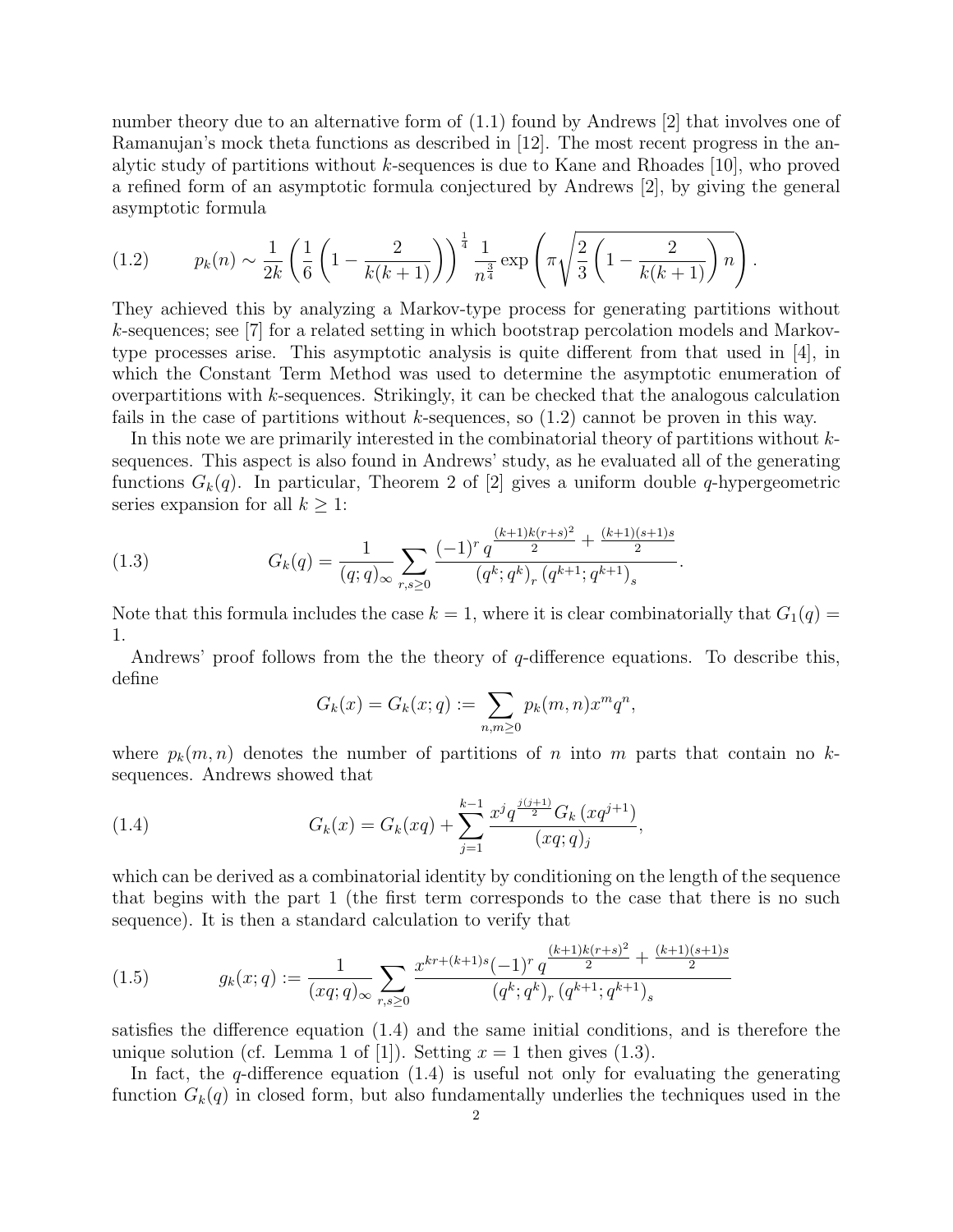asymptotic analysis of  $p_k(n)$ . Indeed, the Markov-type process found in [10] can be understood as the direct conversion of the k-term recurrence into a linear recurrence on a k-dimensional vector space (again, see [7] for a related example).

In light of the importance of the  $q$ -difference equation, this note was inspired by the observation that the double sum in  $(1.3)$  and k-term recurrence in  $(1.4)$  are counter to the general philosophy that an  $\ell$ -fold summation should correspond to an  $\ell$ -fold q-difference equation. Our first main result remedies this, as we give a new two-term  $q$ -difference equation for  $G_k(x; q)$ .

**Theorem 1.1.** If  $|q| < 1, |x| \leq 1$ , and  $k \geq 1$ , then

$$
G_k(x) = \frac{1}{1 - xq} G_k(xq) - \frac{x^k q^{\frac{k(k+1)}{2}}}{(xq)_k} G_k(xq^{k+1}).
$$

*Remark.* Although the coefficients of  $G_k(x)$  are non-negative, this is not manifestly evident from either  $(1.3)$  or Theorem 1.1 (in contrast to  $(1.4)$ ).

We provide two proofs of Theorem 1.1 in Section 2, beginning with an analytic derivation of our new q-difference equation from Andrews' original recurrence. This is followed by an independent combinatorial argument using an inclusion-exclusion enumeration of partitions without  $k$ -sequences. The note concludes in Section 3, where we provide two new proofs of the double hypergeometric  $q$ -series in  $(1.3)$ . The first proof is again a direct algebraic calculation from the q-difference equation. For the second proof we employ an alternative combinatorial setting. Instead of partitions with without  $k$ -sequences, we consider partitions that can be decomposed into a disjoint collection of k and  $(k+1)$ -sequences, with the further condition that for each k-sequence, the next largest part does not occur in the partition.

### 2. Proof of q-difference equation

In this section we prove Theorem 1.1. We first use Andrews' original proof of (1.3) to derive the new two-term  $q$ -difference equation, but we then give a new combinatorial argument that is independent from Andrews' work.

2.1. **Analytic argument.** The q-difference equation for  $G_k(x; q)$  is greatly simplified if one instead defines

(2.1) 
$$
F_k(x) = F_k(x; q) := (xq; q)_{\infty} G_k(x; q).
$$

Theorem 1.1 follows immediately from a two-term q-difference equation for  $F_k(x)$ .

**Proposition 2.1.** If  $|q| < 1, |x| \leq 1$ , and  $k \geq 2$ , then

$$
F_k(x) - F_k(xq) = -x^k q^{\frac{k(k+1)}{2}} \left(1 - xq^{k+1}\right) F_k\left(xq^{k+1}\right).
$$

*Proof.* Multiplying through by  $(xq)_{\infty}$ , Andrews' q-difference equation from (1.4) yields

$$
F_k(x) = (xq)_{\infty} G_k(xq) + \sum_{j=1}^{k-1} x^j q^{\frac{j(j+1)}{2}} (xq^{j+1})_{\infty} G_k (xq^{j+1})
$$
  
=  $(1 - xq) F_k(xq) + \sum_{j=1}^{k-1} x^j q^{\frac{j(j+1)}{2}} (1 - xq^{j+1}) F_k (xq^{j+1}).$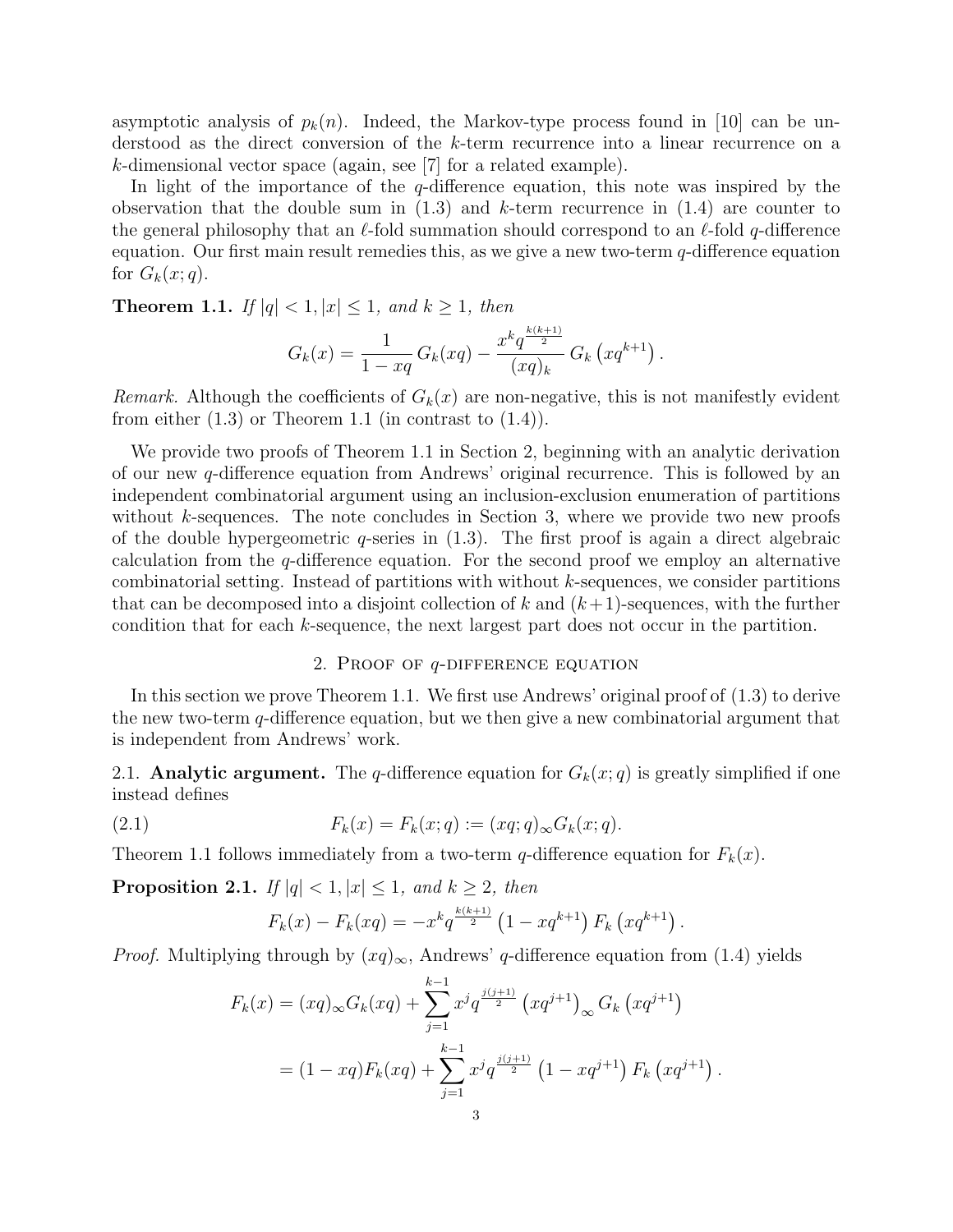Rearranging terms then gives a convenient q-difference equation for  $F_k(x)$ , namely

(2.2) 
$$
F_k(x) - F_k(xq) = -xqF_k(xq) + \sum_{j=1}^{k-1} x^j q^{\frac{j(j+1)}{2}} \left(1 - xq^{j+1}\right) F_k\left(xq^{j+1}\right).
$$

The goal is therefore to show that the right side of this expression collapses to a single term.

For this, we write the expansion in powers of  $x$  as

$$
F_k(x) = \sum_{m \ge 0} f_m(q) x^m.
$$

Abbreviating  $f_m = f_m(q)$ , equation (2.2) then becomes

$$
\sum_{m\geq 0} \left(1-q^m\right) f_m x^m = \sum_{m\geq 0} \left(-x^{m+1} q^{m+1} f_m + \sum_{j=1}^{k-1} f_m \left(1-x q^{j+1}\right) x^{m+j} q^{\frac{j(j+1)}{2}+m(j+1)}\right).
$$

Isolating the coefficient of  $x^m$ , we thus have the equality

$$
(1 - q^m) f_m = -q^m f_{m-1} + \sum_{j=1}^{k-1} \left( q^{\frac{j(j+1)}{2} + (m-j)(j+1)} f_{m-j} - q^{(m-j-1)(j+1) + \frac{1}{2}(j+2)(j+1)} f_{m-j-1} \right)
$$
  
(2.3) 
$$
= -q^m \left( 1 - q^{m-1} \right) f_{m-1} - \sum_{j=2}^{k-1} q^{mj - \frac{j(j-1)}{2}} \left( 1 - q^{m-j} \right) f_{m-j} - q^{mk - \frac{k(k-1)}{2}} f_{m-k}.
$$

Note that the first term on the right hand side contains  $(1 - q^{m-1})f_{m-1}$ , which can be recursively replaced again using (2.3). After doing so the inner sums cancel, and a bit of algebra yields the simple identity

(2.4) 
$$
(1-q^m)f_m = q^{m(k+1)-\frac{k(k+1)}{2}}(f_{m-k-1}-f_{m-k}).
$$

Multiplying  $(2.4)$  by  $x^m$  and summing over m we recover the corresponding series identity

$$
F_k(x) - F_k(xq) = \sum_{m \ge 0} \left( -q^{(m+k)(k+1) - \frac{k(k+1)}{2}} f_m x^{m+k} + q^{(m+k+1)(k+1) - \frac{k(k+1)}{2}} f_m x^{m+k+1} \right)
$$
  
= 
$$
-x^k q^{\frac{k(k+1)}{2}} F_k \left( xq^{k+1} \right) \left( 1 - xq^{k+1} \right),
$$

which completes the proof.  $\Box$ 

Proof of Theorem 1.1. Inserting Proposition 2.1 into the definition (2.1) gives

$$
(xq)_{\infty}G_k(x) - (xq^2)_{\infty}G_k(xq) = -x^k q^{\frac{k(k+1)}{2}} (1 - xq^{k+1}) (xq^{k+2})_{\infty}G_k(xq^{k+1}).
$$

This is equivalent to the *q*-difference equation in the theorem statement.  $\Box$ 

2.2. Combinatorics of the difference equation. Although we used Andrews'  $q$ -difference equation (1.4) at the beginning of our proof in Section 2.1, our new  $q$ -difference equation and the double hypergeometric series for  $G_k(q)$  can also be proven independently. In this section we provide a second proof of Theorem 1.1 using combinatorial partition theory; the arguments in the previous section can then be derived in reverse order without appealing to Andrews' work.

Specifically, we prove Theorem 1.1 directly using an "inclusion-exclusion" type enumeration argument. Referring to the  $q$ -difference equation from the theorem statement, the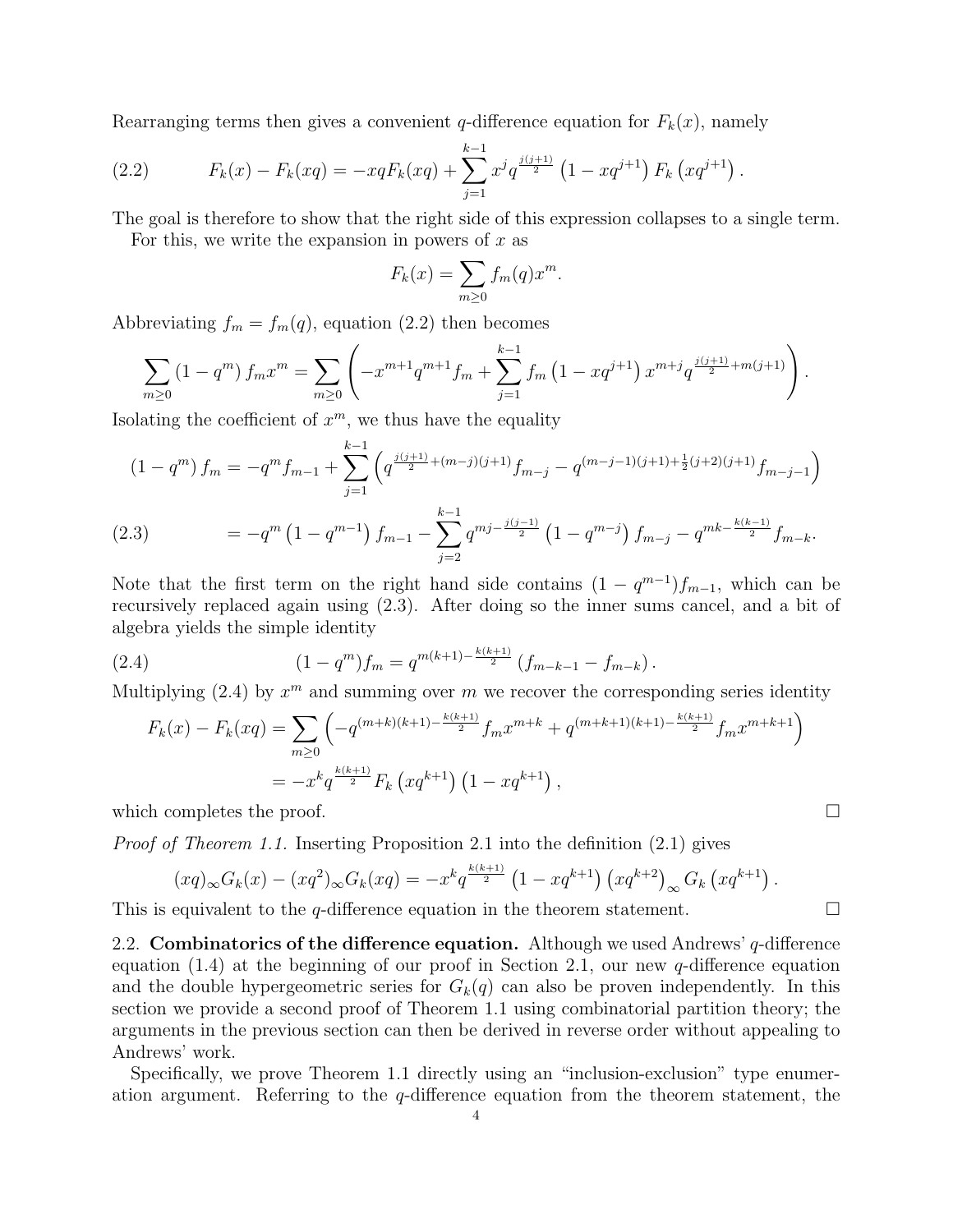left-hand side is by definition the two-variable generating function for all partitions without k-sequences. If all of the 1s in such a partition are removed, the remaining parts still form a partition without  $k$ -sequences. The first term on the right-hand side generates all such partitions, with an arbitrary number of 1s added to partitions without k-sequences that begin with a part of size 2 or larger. But this first term is an overcount, as it also includes partitions that contain a 1 in addition to the  $(k-1)$ –sequence 2, 3, . . . k. Taken together, these parts form a k-sequence. The overcount is then corrected by subtracting the second term on the right, which generates all partitions with the k-sequence  $1, 2, \ldots, k$ , no  $k + 1$ , and no other k-sequences.

## 3. Proof of double summation formula

In this section we provide two new proofs of the double summation formula (1.3). In the first proof we verify algebraically that the two-variable double series satisfies our new qdifference equation from Theorem 1.1, and for the second proof we give a new combinatorial description in terms of a certain weighted enumeration of partitions into distinct parts.

3.1. Analytic verification. Our first proof is similar to that used by Andrews in [2] when verifying that the double series satisfies (1.4). In particular, our aim is now to show that

$$
f_k(x) = f_k(x; q) := \sum_{r,s \ge 0} \frac{x^{kr + (k+1)s} (-1)^r q^{\frac{(k+1)k(r+s)^2}{2} + \frac{(k+1)(s+1)s}{2}}}{(q^k; q^k)_r (q^{k+1}; q^{k+1})_s}
$$

satisfies the  $q$ -difference equation from Proposition 2.1. Specifically, we see that

$$
(3.1) \t f_k(x) - f_k(xq) = \sum_{r,s \ge 0} \frac{x^{kr + (k+1)s} (-1)^r q^{\frac{(k+1)k(r+s)^2}{2} + \frac{(k+1)(s+1)s}{2}}}{(q^k; q^k)_r (q^{k+1}; q^{k+1})_s} \left(1 - q^{kr + (k+1)s}\right).
$$

Rewriting

$$
1 - q^{kr + (k+1)s} = 1 - q^{(k+1)s} + q^{(k+1)s} (1 - q^{kr})
$$

and making the appropriate shifts in the summation indices, the right hand side of (3.1) simplifies to the desired expression

$$
-x^{k}q^{\frac{k(k+1)}{2}}\left(1-xq^{k+1}\right)f_{k}\left(xq^{k+1}\right)
$$

(see the proof of Theorem 2.3 in [4] for a similar calculation).

3.2. Combinatorial derivation of double sum. We close by giving a new proof of the double series representation of  $F_k(x)$  in which we use partition combinatorics to analyze Proposition 2.1. We first rewrite the *q*-difference equation as

(3.2) 
$$
F_k(x) = F_k(xq) - x^k q^{\frac{k(k+1)}{2}} \left(1 - xq^{k+1}\right) F_k\left(xq^{k+1}\right).
$$

This can now be related to the generating function of certain partitions into distinct parts. In particular, let  $\mathcal{P}_k$  denote the set of partitions that can be decomposed into a disjoint collection of k and  $(k + 1)$ -sequences, with the further condition that for each k-sequence, the next largest part does not occur in the partition. It is also convenient to refine these sets by writing  $P_k(n)$  for the partitions of n in  $P_k$ .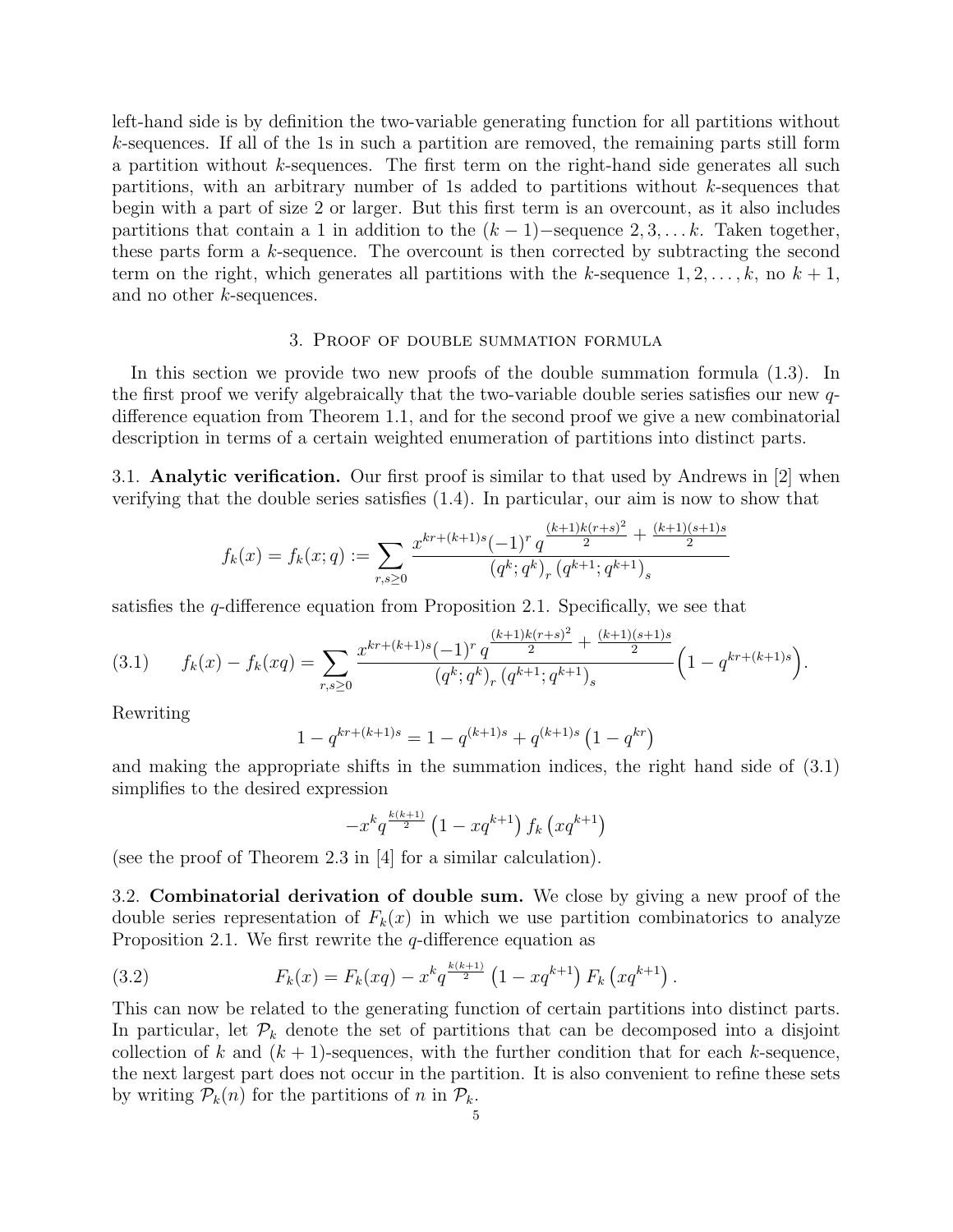Such a partition  $\lambda$  is bijectively associated to a subsequence of natural numbers  $(a_1, a_2, \ldots, a_j)$ with

$$
a_{i+1} - a_i \ge k+1
$$

and each  $a_i$  being marked as Type k or  $k+1$  depending on whether it is a k or  $k+1$ -sequence that begins at  $a_i$ . The weight of the partition is then defined as  $w(\lambda) := \#\{i \mid a_i \text{ is Type } k\},\$ and we also denote the number of parts by  $\ell(\lambda)$  and its size by  $|\lambda|$ . Note that  $\ell(\lambda) =$  $j(k+1) - w(\lambda)$ .

For example, if  $k = 1$ , the following partition is in  $\mathcal{P}_1(77)$ :

(3.3) 
$$
\lambda = 2 + 3 + 4 + 6 + 7 + 8 + 9 + 11 + 13 + 14.
$$

The associated subsequence is  $(a_1, a_2, a_3, a_4, a_5, a_6) = (2, 4, 6, 8, 11, 13)$ , with corresponding Types  $(2, 1, 2, 2, 1, 2)$ ; its weight is  $w(\lambda) = 2$  and its length is  $\ell(\lambda) = 10$ .

With these definitions, (3.2) can now be understood as a combinatorial statement about such partitions.

**Lemma 3.1.** Suppose that  $k \geq 1$  and  $F_k(x;q)$  is a double series that satisfies (3.2) and  $F_k(0;0) = 1$ . Then it can be expanded as

$$
F_k(x) = F_k(x; q) = \sum_{m,n \ge 0} Q_k(m,n) x^m q^n,
$$

where

$$
Q_k(m, n) := \sum_{\substack{\lambda \in \mathcal{P}_k(n) \\ \ell(\lambda) = m}} (-1)^{w(\lambda)}.
$$

*Proof.* Following (3.2), we see that a non-zero term in  $F_k(x)$  is constructed by choosing either  $-x^k q^{\frac{k(k+1)}{2}} F_k(xq^{k+1})$  or  $x^{k+1} q^{\frac{(k+1)(k+2)}{2}} F_k(xq^{k+1})$ . The first case corresponds to a Type k sequence beginning at 1; note that the exponents on x and q count the parts  $1, 2, \ldots k$ , that there is a weight of  $-1$ , and that if (3.2) is iteratively applied to  $F_k(xq^{k+1})$ , the next part is at least  $k + 2$ . The second case analogously corresponds to a Type  $k + 1$  sequence beginning at 1, which completes the proof.  $\Box$ 

A further combinatorial analysis of Lemma 3.1 gives another, independent proof of the hypergeometric series representation of  $F_k(x)$ . Our combinatorial argument is illustrated by a simple example following the proof.

**Proposition 3.2.** If  $|q| < 1$ ,  $|x| \leq 1$ , and  $k \geq 2$ , then

$$
F_k(x) = \sum_{r,s \ge 0} \frac{x^{kr + (k+1)s} (-1)^r q^{\frac{(k+1)k(r+s)^2}{2} + \frac{(k+1)(s+1)s}{2}}}{(q^k; q^k)_r (q^{k+1}; q^{k+1})_s}.
$$

*Proof.* Suppose that  $\lambda \in \mathcal{P}_k(n)$  and  $\ell(\lambda) = m$ . Since this is a partition into distinct parts, if we remove the triangular partition  $1 + 2 + \cdots + m$ , then we are left with a new partition  $\lambda'$ . We thus obtain a new subsequence  $(a'_1, \ldots, a'_m)$  such that  $0 \le a'_1$  and  $a'_i \le a'_{i+1}$ , with strict inequality if  $a_i$  is Type k. Furthermore, each k or  $(k + 1)$ -sequence in  $\lambda$  becomes, respectively, a grouping of k or  $k + 1$  identical parts in  $\lambda'$ .

Taken together, this means that  $\lambda'$  decomposes into a partition into distinct multiples of k and an ordinary partition into multiples of  $k + 1$  (where parts of size 0 are allowed). The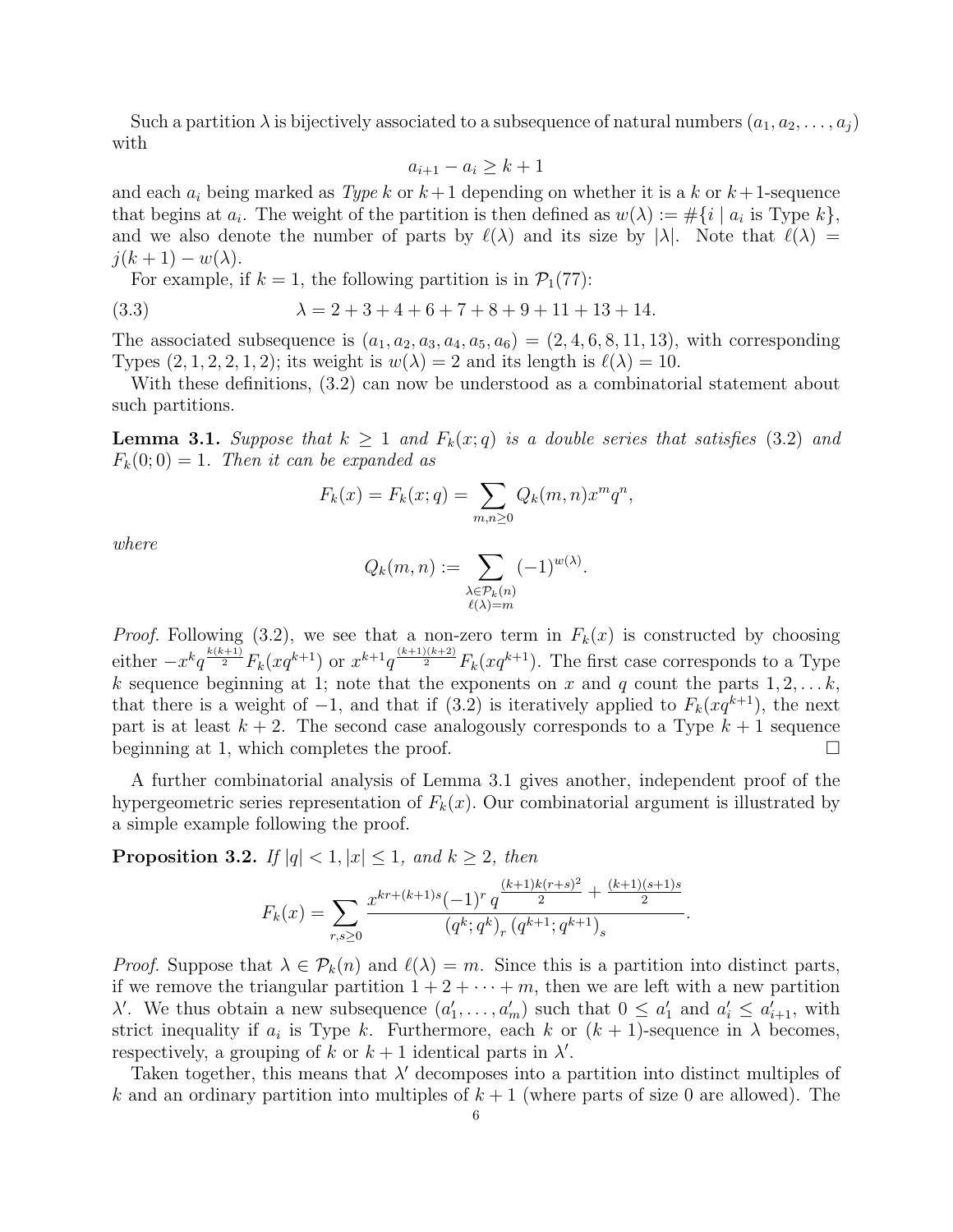q-binomial theorem (see Corollary 2.2 in [1]) then gives a double series for the generating function

$$
(3.4) \qquad \sum_{\lambda \in \mathcal{P}_k} (-1)^{w(\lambda)} x^{\ell(\lambda)} q^{|\lambda'|} = \frac{\left(x^k; q^k\right)_{\infty}}{\left(x^{k+1}; q^{k+1}\right)_{\infty}} = \sum_{r,s \ge 0} \frac{(-1)^r x^{kr + (k+1)s} q^{\frac{kr(r-1)}{2}}}{\left(q^k; q^k\right)_r \left(q^{k+1}; q^{k+1}\right)_s}.
$$

Note that in the double series, each  $\lambda$  is associated to a pair  $(r, s)$ , where r is the number of  $a_i$  of Type k, s is the number of  $a_i$  of Type  $k + 1$ , and  $\ell(\lambda) = kr + (k + 1)s$ .

To complete the proof, observe that

$$
|\lambda| = |\lambda'| + \frac{\ell(\lambda)(\ell(\lambda) + 1)}{2}.
$$

Recalling Lemma 3.1 and plugging in to (3.4), we obtain

$$
F_k(x) = \sum_{r,s \ge 0} \frac{(-1)^r x^{kr + (k+1)s} q^{\frac{kr(r-1)}{2} + \frac{(kr + (k+1)s)(kr + (k+1)s + 1)}{2}}}{(q^k; q^k)_r (q^{k+1}; q^{k+1})_s}.
$$

Simplifying the exponent gives the proposition statement.

Remark. For the example from (3.3), the associated  $\lambda'$  is  $1 + 1 + 1 + 2 + 2 + 2 + 2 + 3 + 4 + 4$ , which decomposes into the partition into distinct parts  $1 + 3$  and the partition into even parts  $2 + 4 + 4 + 8$ .

*Remark.* Similar to the discussion of  $(1.5)$ , the solution to  $(3.2)$  is unique subject to the assumption that the series  $F_k(x)$  begins with 1.

#### **REFERENCES**

- [1] G. Andrews, On q-difference equations for certain well-poised basic hypergeometric series, Quart. J. Math. **19** (1968), 433-447.
- [2] G. Andrews, Partitions with short sequences and mock theta functions, Proc. Natl. Acad. Sci. 102 (2005), 4666–4671.
- [3] G. Andrews, The theory of partitions, Cambridge University Press, Cambridge, 1998.
- [4] K. Bringmann, A. Holroyd, K. Mahlburg, and M. Vlasenko, k-run overpartitions and mock theta functions, to appear in Q. J. Math.
- [5] K. Bringmann and K. Mahlburg, An extension of the Hardy-Ramanujan circle method and applications to partitions without sequences, Amer. J. Math. 133 (2011), 1151–1178.
- [6] K. Bringmann and K. Mahlburg, Improved bounds on metastability thresholds and probabilities for generalized bootstrap percolation, Trans. Am. Math. Soc. 364 (2012), 3829–3859.
- [7] K. Bringmann, K. Mahlburg, and A. Mellit, Convolution bootstrap percolation models, Markov-type stochastic processes, and mock theta functions, Int. Math. Res. Not. (2013), 971–1013
- [8] J. Gravner, A. Holroyd and R. Morris, A sharper threshold for bootstrap percolation in two dimensions, Prob. Th. Rel. Fields 153 (2012), 1–23.
- [9] A. Holroyd, T. Liggett, and D. Romik, Integrals, partitions, and cellular automata, Trans. Am. Math. Soc. 356 (2004), 3349–3368.
- [10] D. Kane and R. Rhoades, A proof of Andrews's conjecture and partitions with no short sequences, preprint.
- [11] P. MacMahon, Combinatory Analysis Vol. II, Cambridge Univ. Press, Cambridge, 1916, 49–58.
- [12] G. Watson, *The final problem: An account of the mock theta functions*, J. London Math. Soc. 11 (1936), 55–80.